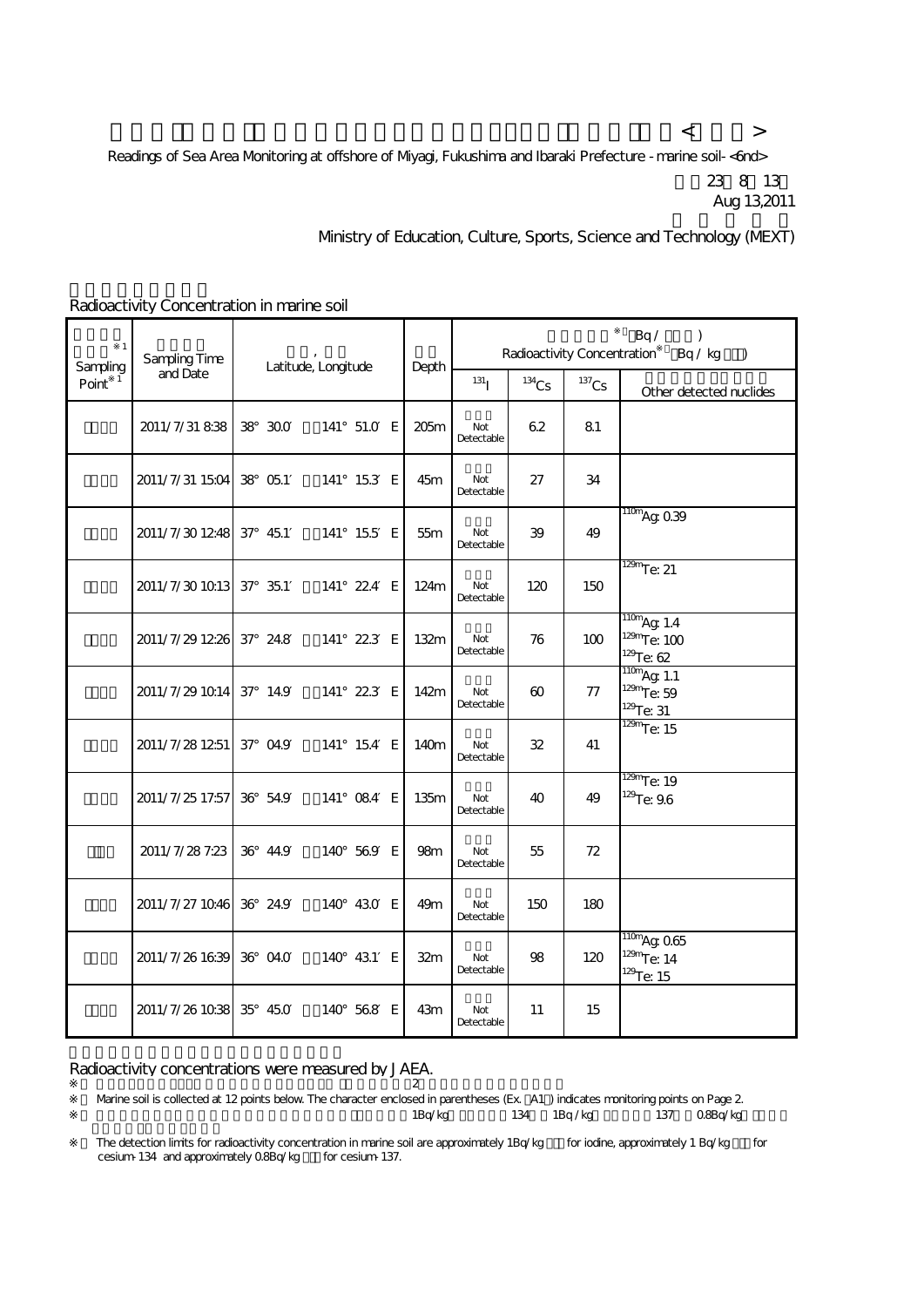## 海底土のCs-134及びCs-137の放射能濃度分布 海域モニタリング結果(平成23年7月25日~31日採取) Readings of Sea Area Monitoring (Jul 25-31, 2011)

Distribution map of radioactivity concentration of Cs-134 and Cs-137 in marine soil



独立行政法人日本原子力研究開発機構の測定結果より作成。 Based on measurements by JAEA.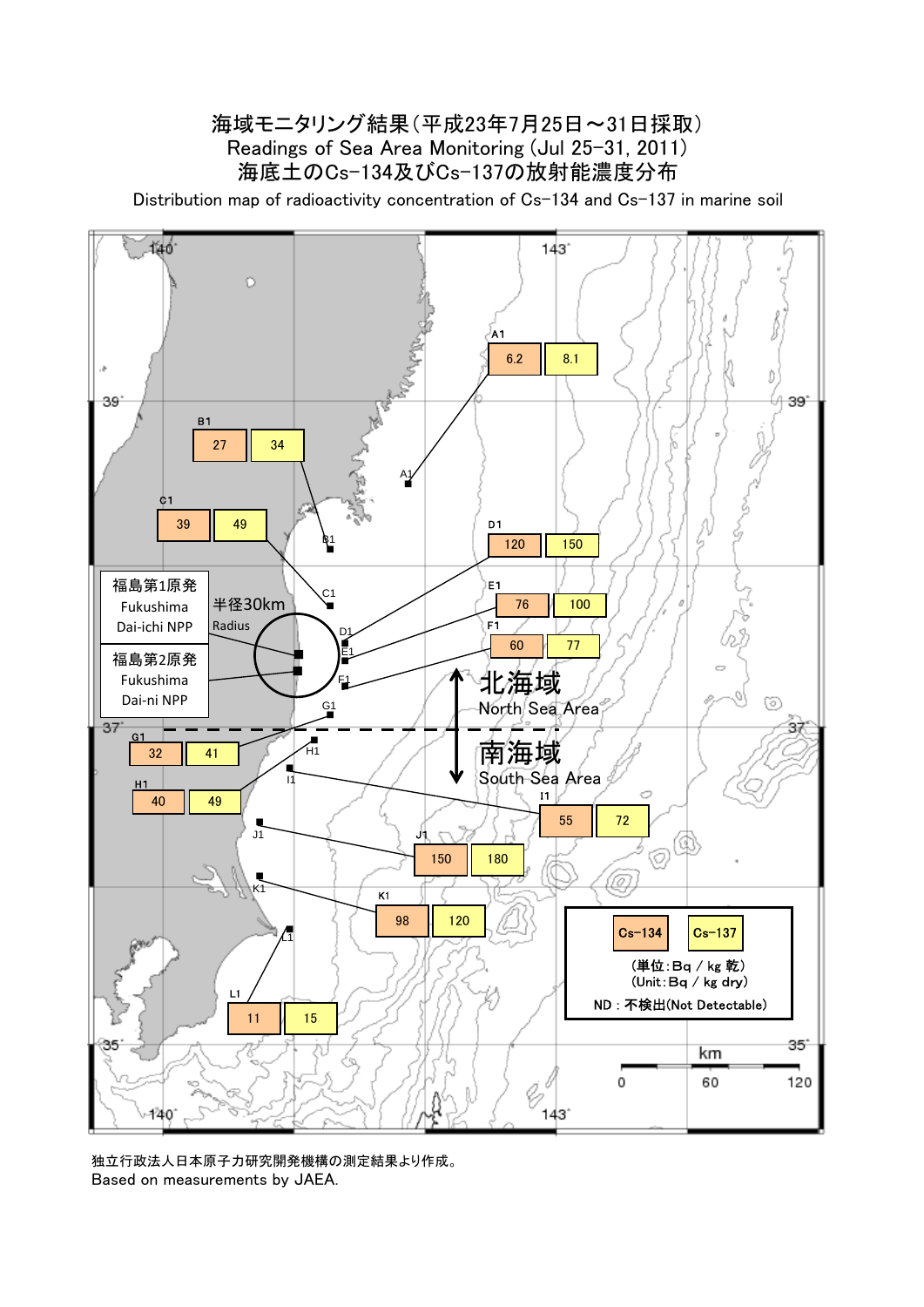

 $-Cs-134$ 





※測定結果が不検出であった場合は、0Bq/kg乾として表示した。 ※"Not Detectable" is illustrated as 0Bq/kg dry.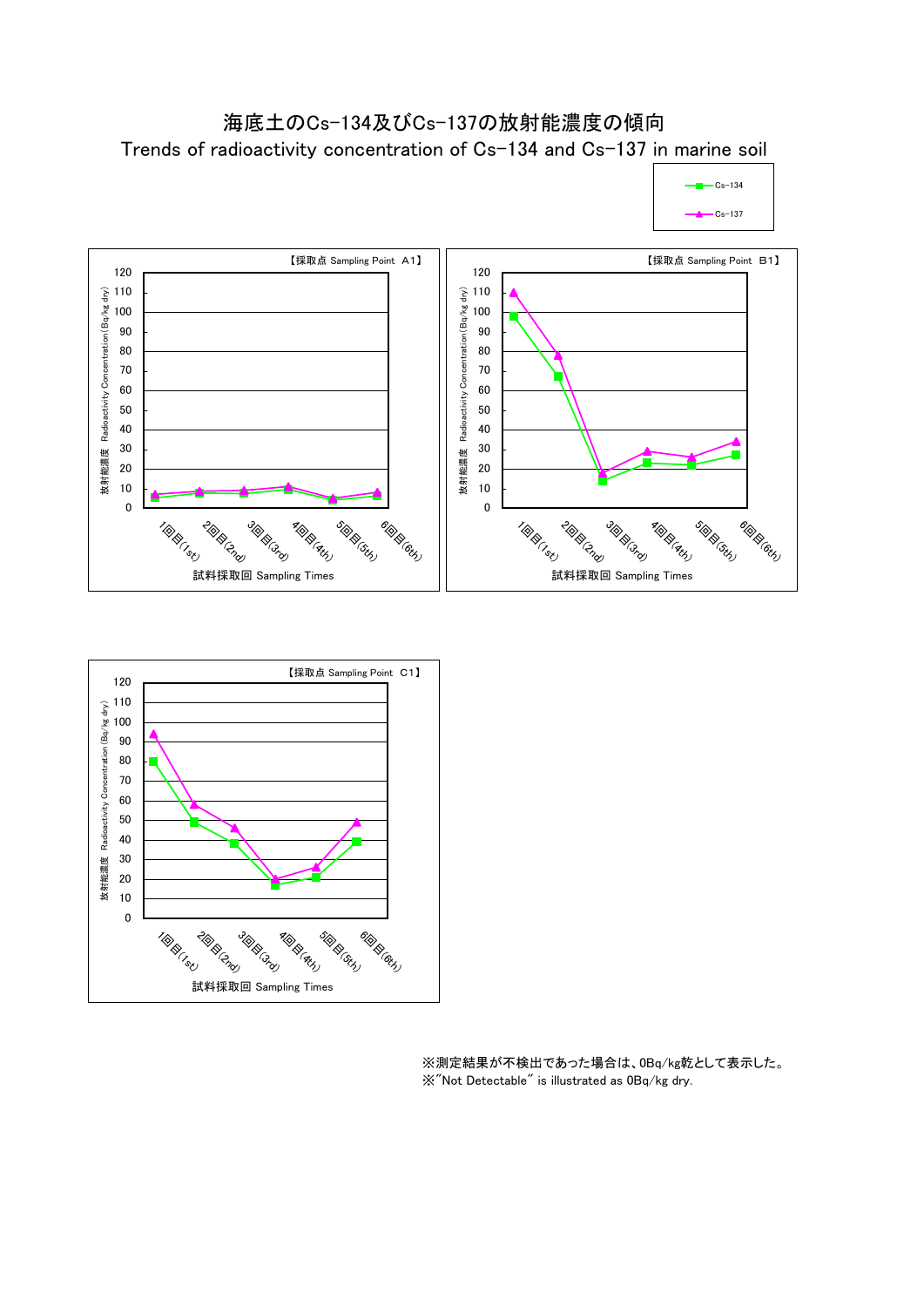## 海底土のCs-134及びCs-137の放射能濃度の傾向 Trends of radioactivity concentration of Cs-134 and Cs-137 in marine soil





※測定結果が不検出であった場合は、0Bq/kg乾として表示した。 ※"Not Detectable" is illustrated as 0Bq/kg dry.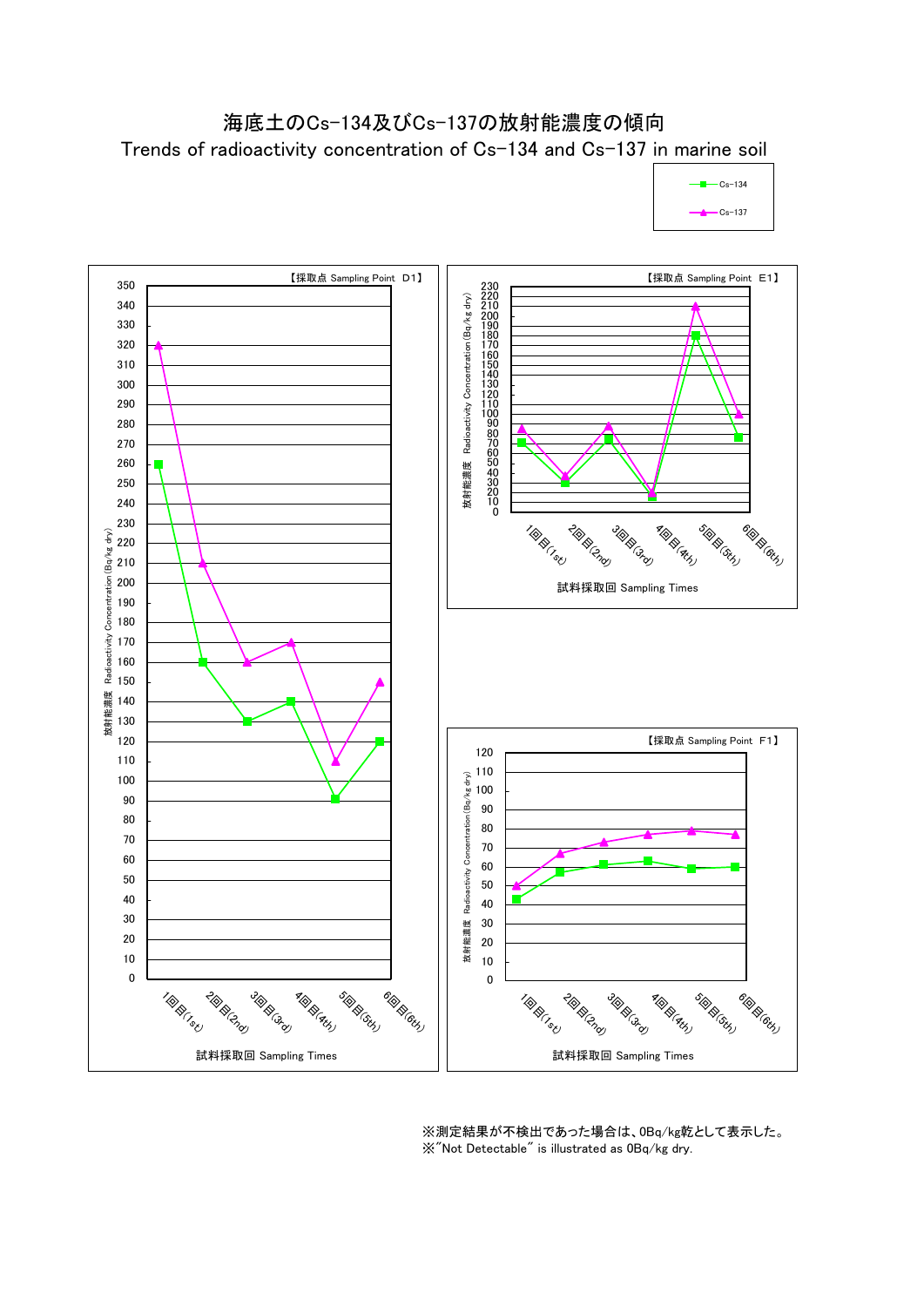





※測定結果が不検出であった場合は、0Bq/kg乾として表示した。 ※"Not Detectable" is illustrated as 0Bq/kg dry.